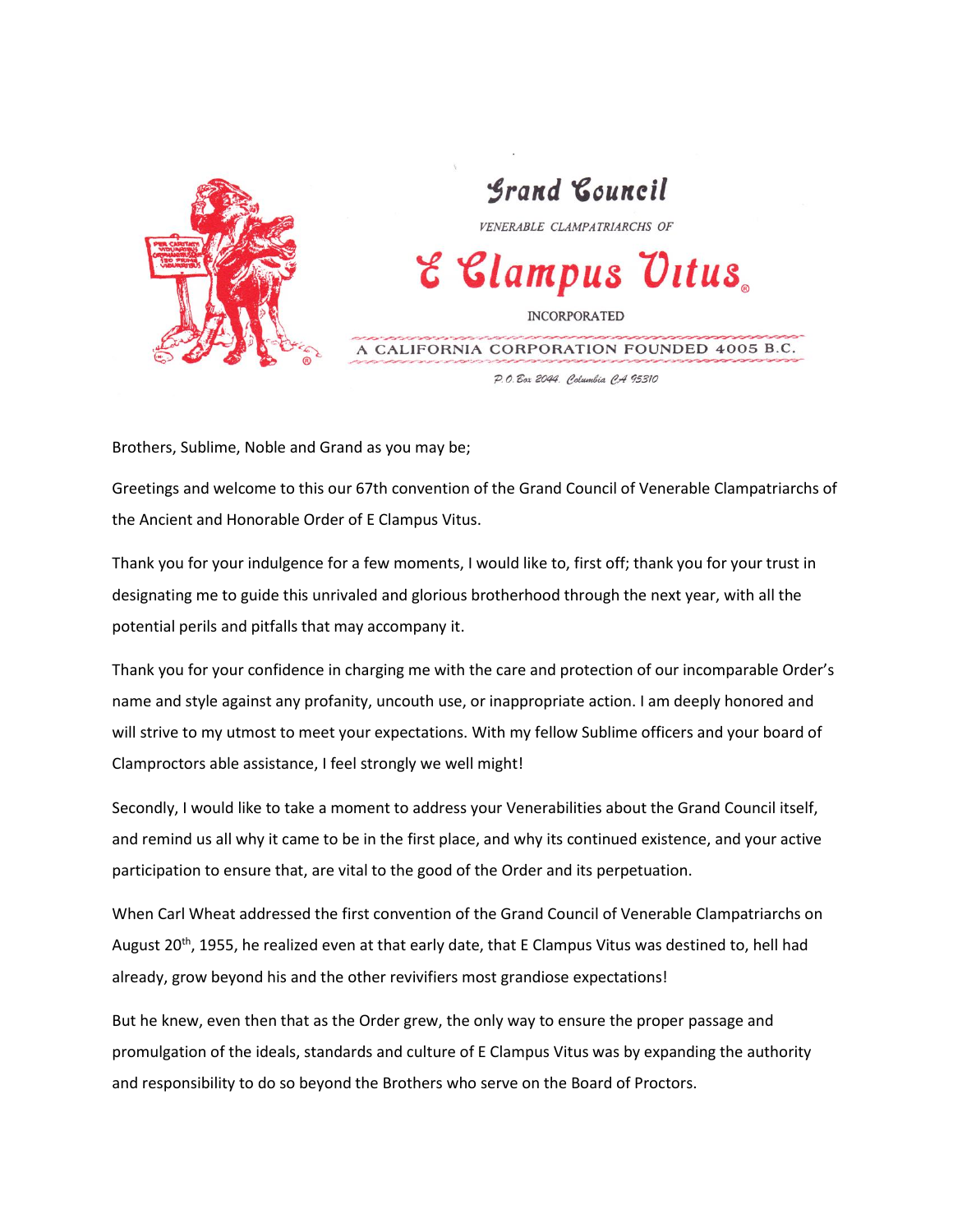Quite simply Brethren, that is why Carl Wheat convened the first Grand Council of Venerable Clampatriarchs. As he said then;

> **"Thus my worthy brethren, it was determined that, to advise and assist the Great Humbug and the several Clamproctors of the Corporation, there should be erected a Grand Council of Venerable Clampatriarchs…The chief function of the Corporation of E Clampus Vitus is to preserve inviolate and unsullied the name and style of the Order, protecting it from all and sundry unauthorized, unsuitable, inappropriate, unbecoming, indecorous or unprivileged use, whether by non-Clampers or by ill-advised or imprudent Brethren… and with the aid and advice of this Grand Council, the Clamproctors should be able to sustain the Order securely on its ancient and honorable plane, and to preserve it intact and unsullied for Clamposterity."**

And so it is my Brothers, even now with each Proctor assigned to liaison with specific Chapters, that need exists – it hasn't diminished – quite to the contrary, the larger and more far-flung our Clampterritories become, the more difficult it becomes to share and teach the ideals, standards and culture of E Clampus Vitus.

You-all know what I'm talking about;

- 1. How many of you have decried the fact that it seems like the "new guys" aren't being taught their things and stuff by their sponsors?
- 2. How many of you have also noticed that there are often fewer of those new guys year after year?
- 3. And how many of you have tried, in some way to share your learning and experience in the Order with several of those new guys, hoping that some of it will be retained and passed on?

And this then, my Brethren is the point of my talk today; that we are in danger of losing that which we all have worked so hard to maintain; our Ancient and Honorable Order's name and style. By which I mean our ideals, standards, and culture. And what are these ideals, standards and culture?

I'll give you my brief take in three comments;

First and foremost; we are an historical society. We exist to preserve western history. Beyond that, each Chapter, as a corporate entity may choose to engage in charitable work for their community, but that is and should remain a secondary function of the Chapter. As the Clampatriarch says in our ritual;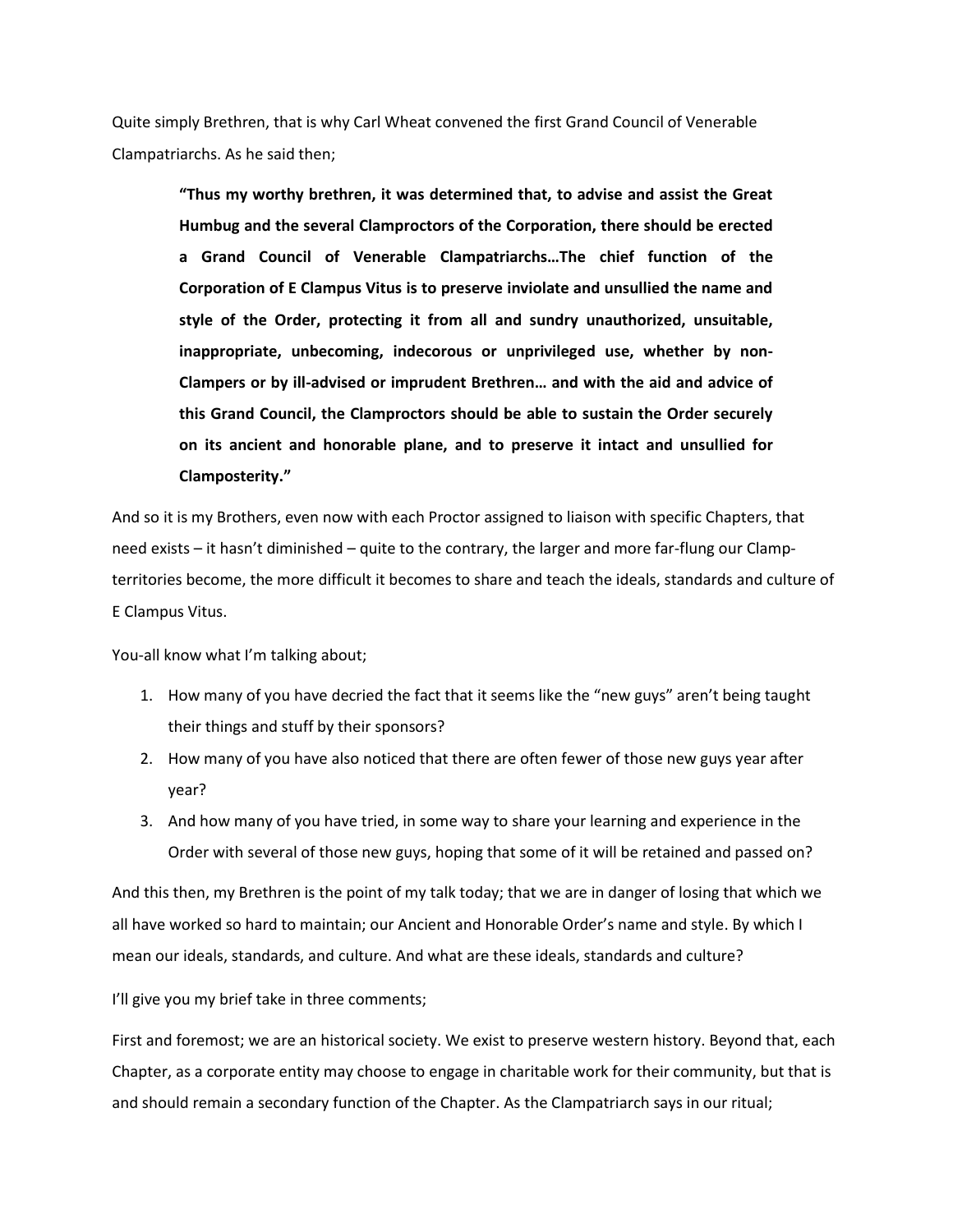**"Although merriment frequently surrounds our esoteric conclaves, there is a far more weighty and impressive side which should never be neglected. For we of E Clampus Vitus are gathered as well to revere the past, to delve into the doings of the early days, to discover the truths of our California background, and to recall the Brethren of the elder days. It is for this reason, and to signify this aspect of our fraternal efforts that we have raised throughout the diggings diverse monuments to the forgotten miners and our illustrious Brothers of old. Let them never be neglected by E Clampus Vitus!"**

Twice in that short passage we are admonished to not neglect, not only our shared western history, but also the history of our illustrious Order!

So once again, to reiterate; we are first and foremost a historical society. History should and must remain the core tenet of our values.

Secondly, we are a fraternal organization. We are the only remaining non-collegiate men-only fraternity in existence today. If you stop and think about that for just a moment – in the nation – you get some idea of just how truly unique and important we are. But beyond that amazing fact, we are a brotherhood, a confraternity of men who celebrate their shared love of history, camaraderie, and fun.

But that word 'brotherhood' it means something. It means we are a group, an association and an organization. And it stands to reason, that we are stronger together than we are separately. As brothers we should be working together within our Chapters, but I've seen an awful lot of backbiting, badmouthing, and other non-supportive behaviors in several of our Chapters, unfortunately. We need to work together brothers.

Respect is a key component of brotherhood. Respect for one another and for each other's chapters. It's natural to hold one's mother chapter in esteem, I do. But my love of Chief Truckee chapter in no way translates to my thinking I'm better than, or a better clamper than any other brother. As it says in our sublime constitution; Article 1, All members are officers. Article 2, All offices are of equal indignity. And we should remember, no matter how arduous the tomfoolery that takes place prior to HOCO, nothing makes you a brother of E Clampus Vitus except the passing of the staff of relief during the Hall of Comparative Ovations, and in that, we are all the same. So, let's stop all this nonsense, this chest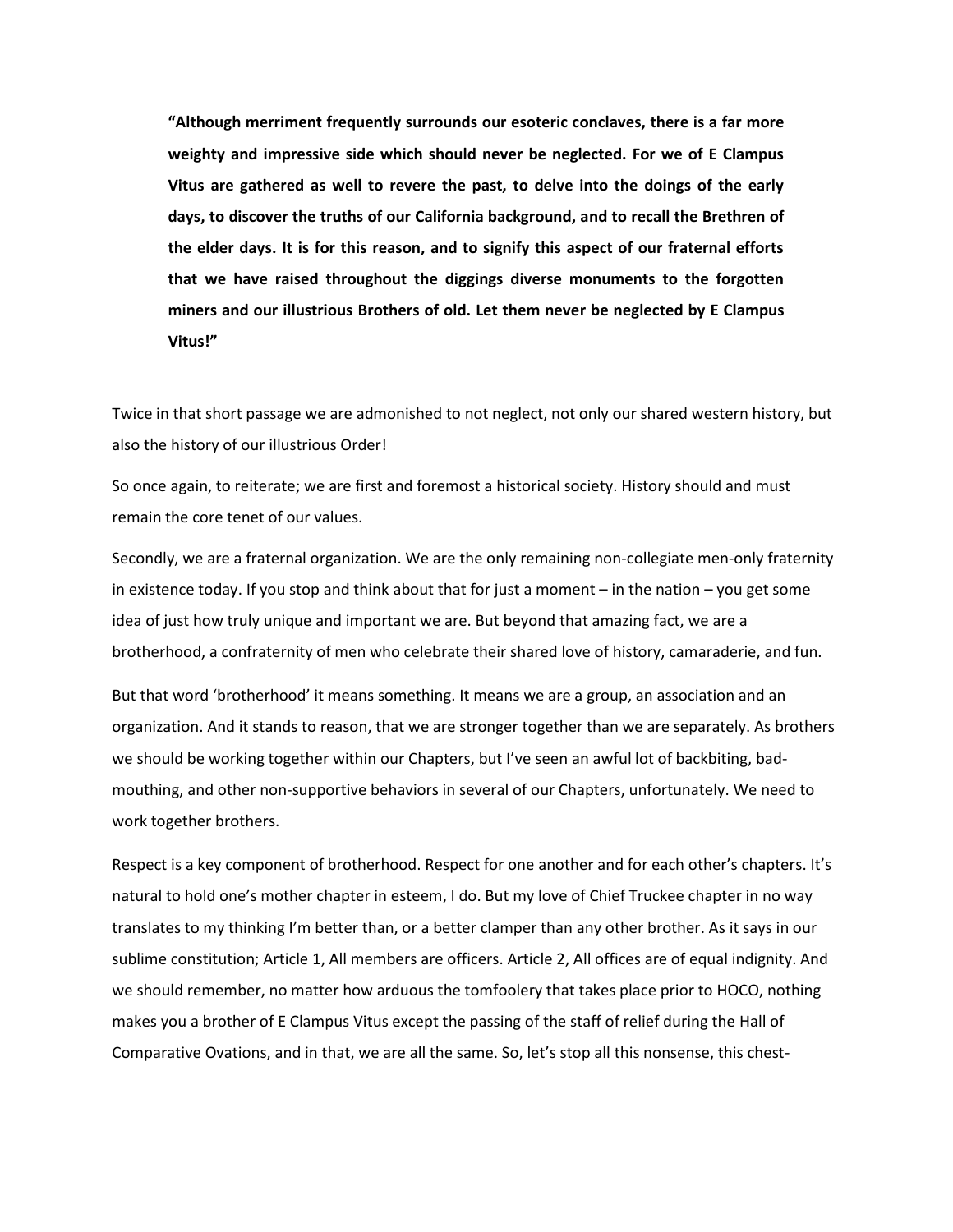thumping, and treat our fellow brothers with the respect and dignity they've earned as brethren of E Clampus Vitus.

Another behavior I've noticed more frequently lately is the idea of attending a function, without paying the requested donation or rub. The idea behind that is something along the lines of "getting my money's worth". My brothers, we are a non-profit organization. We do not solicit the public for funds to accomplish our goals; we do that by holding functions and hawking Chapter goods to one another. We need to make this less about "What's in it for me?" and more about "How does it benefit ECV?"

And we should be working together as Chapters too, supporting one another and helping if necessary. I heard a great story this past year about how back in the day one of our Chapters helped out, cooking and having dual functions with another Chapter that was struggling at the time. As I said it was a great story and perfectly illustrates this point. We've seen some of that in response to the fires a few years ago, and that was amazing and awesome, but we shouldn't have to respond to a disaster to help each other out. Once again, we are stronger together than we are separately. Brotherhood is another of our core principles.

Third, we are a fun-loving organization that believes in not taking itself or ourselves too seriously. "Credo Quia Absurdum – I believe because it is absurd!" Merriment does frequently surround our esoteric conclaves! And it should, for this ancient and honorable order was created through the lens of humor and humor and its progeny, absurdity should always be an integral part of E Clampus Vitus and remain another of our core beliefs.

But let's remember what CQA is – and what it isn't.

It is poking fun at a PBC or the PBCs. It isn't degrading them.

It is holding the Humbug's gavel for ransom. It isn't taking it (or anything else) indefinitely.

Another aspect of not taking ourselves too seriously is remembering that this organization existed before any of us became involved in it, and it stands to reason that it will continue after we have passed.

"Pass it on to the next brother!"

Did you know that that sentence is the most repeated phrase in the ritual of initiation? Do you think that's by accident? I think the revivifiers also knew that egotism and hubris are a death sentence to volunteer organizations such as ours and that's why they made sure we repeat the phrase over and over again with every passing of the staff of relief. Because they knew that consolidating, harboring, and